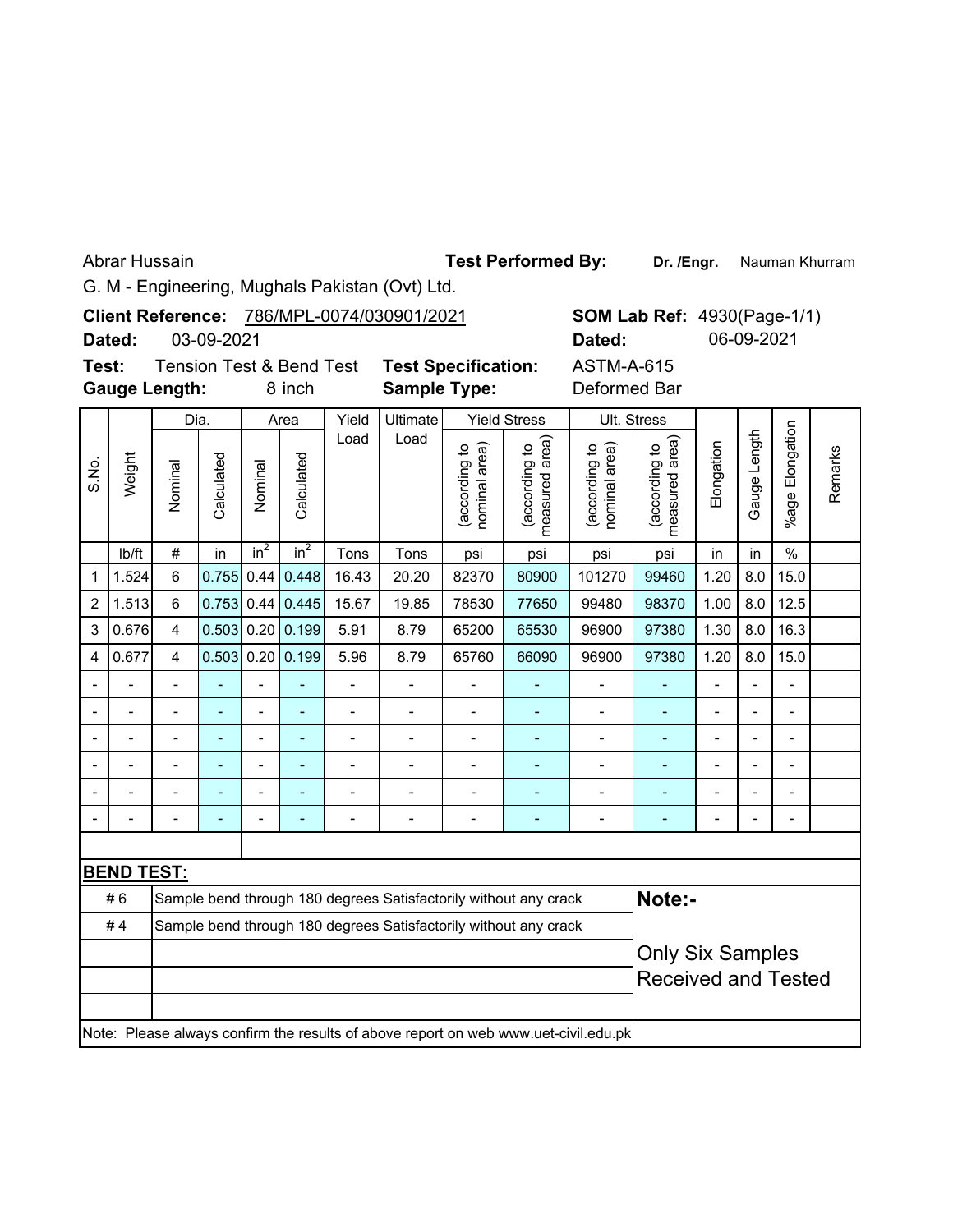Sub Divisional Officer

Highway Sub Division No. 15, Lahore

Client Reference: 168/SDO-1705

**Dated:** 21-08-2021

S.No.

**Gauge Lengt Test:**

Tension Test & Bend Test **Test Specification:** ASTM-A-615

**SOM Lab Ref: 4931(Page-1/1)** 

**Dated:** 06-09-2020

|         |        | auge Length: |            |         | 8 inch             |       | <b>Sample Type:</b> |                                                         |                                              | Deformed Bar                                     |                                         |            |                    |                       |
|---------|--------|--------------|------------|---------|--------------------|-------|---------------------|---------------------------------------------------------|----------------------------------------------|--------------------------------------------------|-----------------------------------------|------------|--------------------|-----------------------|
|         |        | Dia.         |            |         | Area               | Yield | <b>Ultimate</b>     |                                                         | <b>Yield Stress</b>                          |                                                  | Ult. Stress                             |            |                    |                       |
| gi<br>ω | Weight | Nominal      | Calculated | Nominal | Calculated         | Load  | Load                | <b>a</b><br>요<br>rding<br>ত্ত<br>nomina<br>8<br>ලි<br>ල | rea)<br>٩<br>(according<br>ত<br>red<br>measu | $\widehat{a}$<br>요<br>(according<br>ನ<br>nominal | rea)<br>요<br>according)<br>ω<br>easured | Elongation | ength<br>auge<br>O | Elongation<br>$%$ age |
|         | lb/ft  | #            | in         | $in^2$  | $\overline{in^2}$  | Tons  | Tons                | psi                                                     | psi                                          | psi                                              | psi                                     | in         | in                 | %                     |
|         | .468   | 6            |            |         | $0.741$ 0.44 0.431 | 12.03 | 17.84               | 60290                                                   | 61550                                        | 89420                                            | 91280                                   | 1.20       | 8.0                | 15.0                  |

2 1.471 6 0.742 0.44 0.432 12.05 17.96 60400 61520 90030 91700 1.10 8.0 13.8 3  $\vert$ 1.047 5  $\vert$ 0.626 0.31 0.308 10.86 13.97 77240 77740 99360 100000 1.10 8.0 13.8 4  $\vert$ 1.077 5  $\vert$  0.635 0.31  $\vert$  0.317 10.80 | 13.71 | 76800 | 75110 | 97540 | 95390 | 0.90 | 8.0 | 11.3 5 0.663 4 0.498 0.20 0.195 6.17 8.74 68010 69750 96340 98810 0.90 8.0 11.3 6  $\vert 0.665 \vert$  4  $\vert 0.498 \vert 0.20 \vert 0.195 \vert$  6.03  $\vert$  8.56  $\vert$  66550  $\vert$  68250  $\vert$  94420  $\vert$  96850  $\vert 0.90 \vert$  8.0 11.3 -- - - - - - - - - - - - -- -- - - - - - - - - - - - --

| <b>BEND TEST:</b>                                                                                  |  |  |  |  |  |  |  |                                                                                     |  |                            |  |  |  |  |
|----------------------------------------------------------------------------------------------------|--|--|--|--|--|--|--|-------------------------------------------------------------------------------------|--|----------------------------|--|--|--|--|
| Note:-<br>#6<br>Sample bend through 180 degrees Satisfactorily without any crack                   |  |  |  |  |  |  |  |                                                                                     |  |                            |  |  |  |  |
| #5<br>Sample bend through 180 degrees Satisfactorily without any crack                             |  |  |  |  |  |  |  |                                                                                     |  |                            |  |  |  |  |
| #4<br><b>Only Nine Samples</b><br>Sample bend through 180 degrees Satisfactorily without any crack |  |  |  |  |  |  |  |                                                                                     |  |                            |  |  |  |  |
|                                                                                                    |  |  |  |  |  |  |  |                                                                                     |  | <b>Received and Tested</b> |  |  |  |  |
|                                                                                                    |  |  |  |  |  |  |  |                                                                                     |  |                            |  |  |  |  |
|                                                                                                    |  |  |  |  |  |  |  | Note: Please always confirm the results of above report on web www.uet-civil.edu.pk |  |                            |  |  |  |  |

## **Test Performed By:**

**Dr. /Engr.** S. Asad Ali Gillani

Remarks

Remarks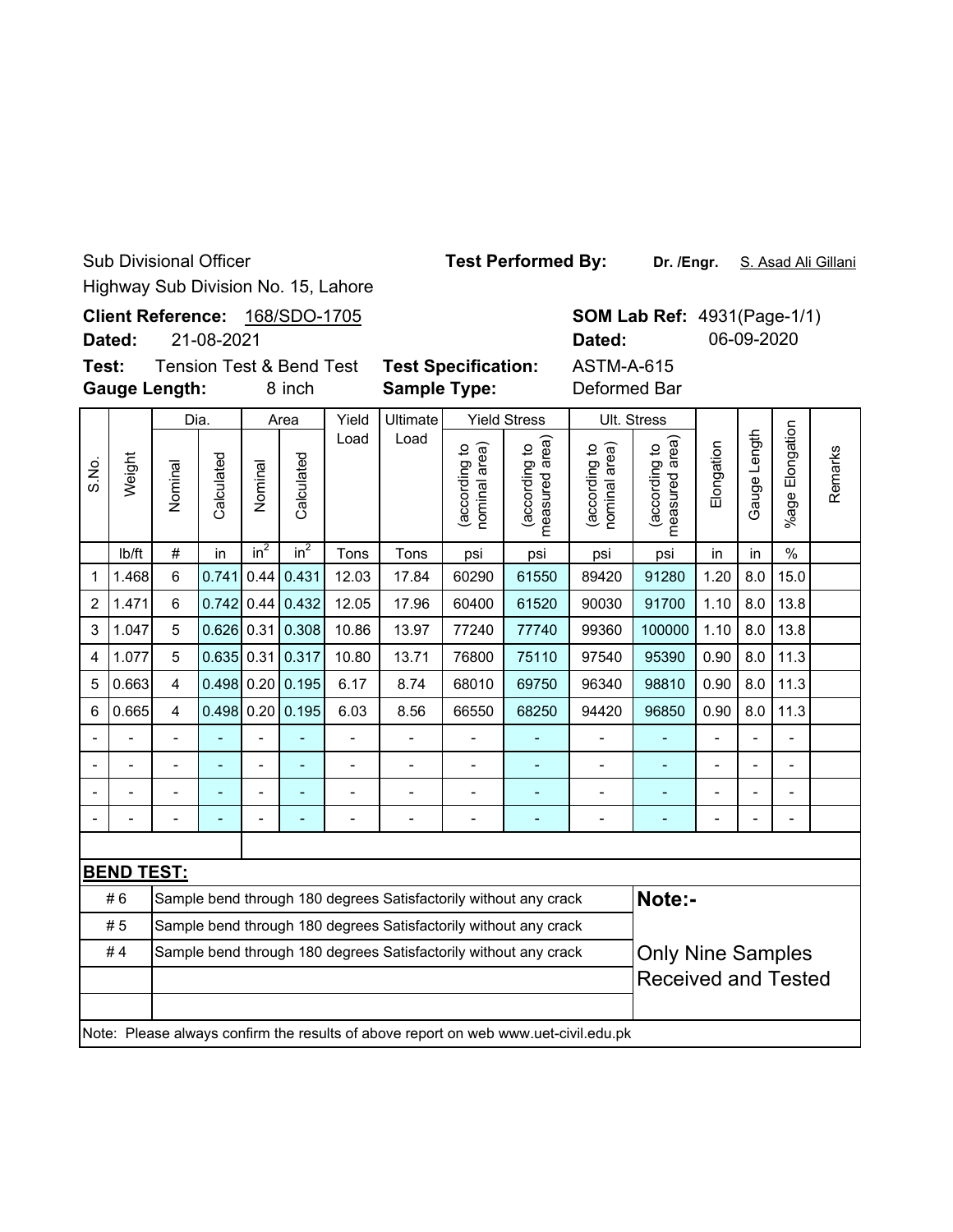Muhammad Zubair Yousaf

Test Performed By: Dr. /Engr. S. Asad Ali Gillani

Manager Monitoring & Coordination, , Shajar Roads Limted. Lahore

|       | Manager Monitoring & Coordination, , Shajar Koaus Limteu. Lanore<br>Client Reference: MMC/SRL/SGRP/86 |                |                |                            |                                               |                |                                                                  |                                |                                 |                                   |                                                         |                |                |                          |         |
|-------|-------------------------------------------------------------------------------------------------------|----------------|----------------|----------------------------|-----------------------------------------------|----------------|------------------------------------------------------------------|--------------------------------|---------------------------------|-----------------------------------|---------------------------------------------------------|----------------|----------------|--------------------------|---------|
|       | Dated:                                                                                                |                | 27-06-2021     |                            |                                               |                |                                                                  |                                |                                 | Dated:                            | <b>SOM Lab Ref: 4561 (Page-1/1)</b>                     |                | 28-06-2021     |                          |         |
| Test: | <b>Gauge Length:</b>                                                                                  |                |                |                            | <b>Tension Test &amp; Bend Test</b><br>8 inch |                | <b>Test Specification:</b><br><b>Sample Type:</b>                |                                |                                 | <b>ASTM-A-615</b><br>Deformed Bar |                                                         |                |                |                          |         |
|       |                                                                                                       | Dia.           |                |                            | Area                                          | Yield          | <b>Ultimate</b>                                                  |                                | <b>Yield Stress</b>             |                                   | Ult. Stress                                             |                |                |                          |         |
| S.No. | Weight                                                                                                | Nominal        | Calculated     | Nominal<br>in <sup>2</sup> | Calculated<br>$in^2$                          | Load<br>Tons   | Load<br>Tons                                                     | nominal area)<br>(according to | measured area)<br>(according to | nominal area)<br>(according to    | measured area)<br>(according to                         | Elongation     | Gauge Length   | Elongation<br>%age       | Remarks |
|       | Ib/ft                                                                                                 | $\#$           | in             | psi                        | in                                            | in             | $\%$                                                             |                                |                                 |                                   |                                                         |                |                |                          |         |
| 1     | 0.658                                                                                                 | $\overline{4}$ | 0.496          | 0.20                       | 94990                                         | 98430          | 1.00                                                             | 8.0                            | 12.5                            |                                   |                                                         |                |                |                          |         |
| 2     | 0.663                                                                                                 | $\overline{4}$ | $0.498$ 0.20   |                            | 89370                                         | 91660          | 1.00                                                             | 8.0                            | 12.5                            |                                   |                                                         |                |                |                          |         |
|       |                                                                                                       | $\overline{a}$ |                |                            |                                               | $\overline{a}$ | $\overline{\phantom{a}}$                                         | $\blacksquare$                 | $\overline{\phantom{0}}$        |                                   |                                                         |                |                |                          |         |
|       |                                                                                                       |                |                |                            | L,                                            | $\overline{a}$ | -                                                                | $\blacksquare$                 | $\blacksquare$                  | ÷                                 |                                                         |                |                |                          |         |
|       |                                                                                                       | $\overline{a}$ | ٠              | $\overline{a}$             | ä,                                            | $\overline{a}$ | $\overline{a}$                                                   | $\overline{a}$                 | $\blacksquare$                  | $\overline{\phantom{a}}$          | $\overline{\phantom{a}}$                                | $\overline{a}$ | $\overline{a}$ | $\blacksquare$           |         |
|       |                                                                                                       | $\overline{a}$ | $\blacksquare$ | $\overline{a}$             | ÷,                                            | $\overline{a}$ | $\overline{\phantom{0}}$                                         | $\frac{1}{2}$                  | $\blacksquare$                  | $\frac{1}{2}$                     | ÷,                                                      | $\overline{a}$ | $\overline{a}$ | $\overline{\phantom{a}}$ |         |
|       |                                                                                                       |                |                | $\overline{a}$             | L.                                            | $\overline{a}$ | $\overline{a}$                                                   | $\blacksquare$                 | $\blacksquare$                  | $\overline{a}$                    | $\blacksquare$                                          | $\overline{a}$ |                |                          |         |
|       |                                                                                                       |                |                |                            | $\overline{a}$                                | L,             | $\overline{a}$                                                   | $\blacksquare$                 | $\blacksquare$                  | $\overline{a}$                    | ÷                                                       | $\overline{a}$ |                |                          |         |
|       |                                                                                                       | $\overline{a}$ | ÷              | $\overline{a}$             | $\blacksquare$                                | $\overline{a}$ | $\overline{a}$                                                   | $\overline{a}$                 | ä,                              | $\overline{a}$                    | ä,                                                      | $\overline{a}$ | $\overline{a}$ | $\blacksquare$           |         |
|       |                                                                                                       |                |                | $\overline{a}$             | L                                             | $\overline{a}$ | $\overline{a}$                                                   | $\overline{a}$                 | ٠                               | $\blacksquare$                    | L.                                                      | ÷              |                |                          |         |
|       |                                                                                                       |                |                |                            |                                               |                |                                                                  |                                |                                 |                                   |                                                         |                |                |                          |         |
|       | <b>BEND TEST:</b>                                                                                     |                |                |                            |                                               |                |                                                                  |                                |                                 |                                   |                                                         |                |                |                          |         |
|       | #4                                                                                                    |                |                |                            |                                               |                | Sample bend through 180 degrees Satisfactorily without any crack |                                |                                 |                                   | Note:-                                                  |                |                |                          |         |
|       |                                                                                                       |                |                |                            |                                               |                |                                                                  |                                |                                 |                                   | <b>Only Three Samples</b><br><b>Received and Tested</b> |                |                |                          |         |
|       |                                                                                                       |                |                |                            |                                               |                |                                                                  |                                |                                 |                                   |                                                         |                |                |                          |         |

Note: Please always confirm the results of above report on web www.uet-civil.edu.pk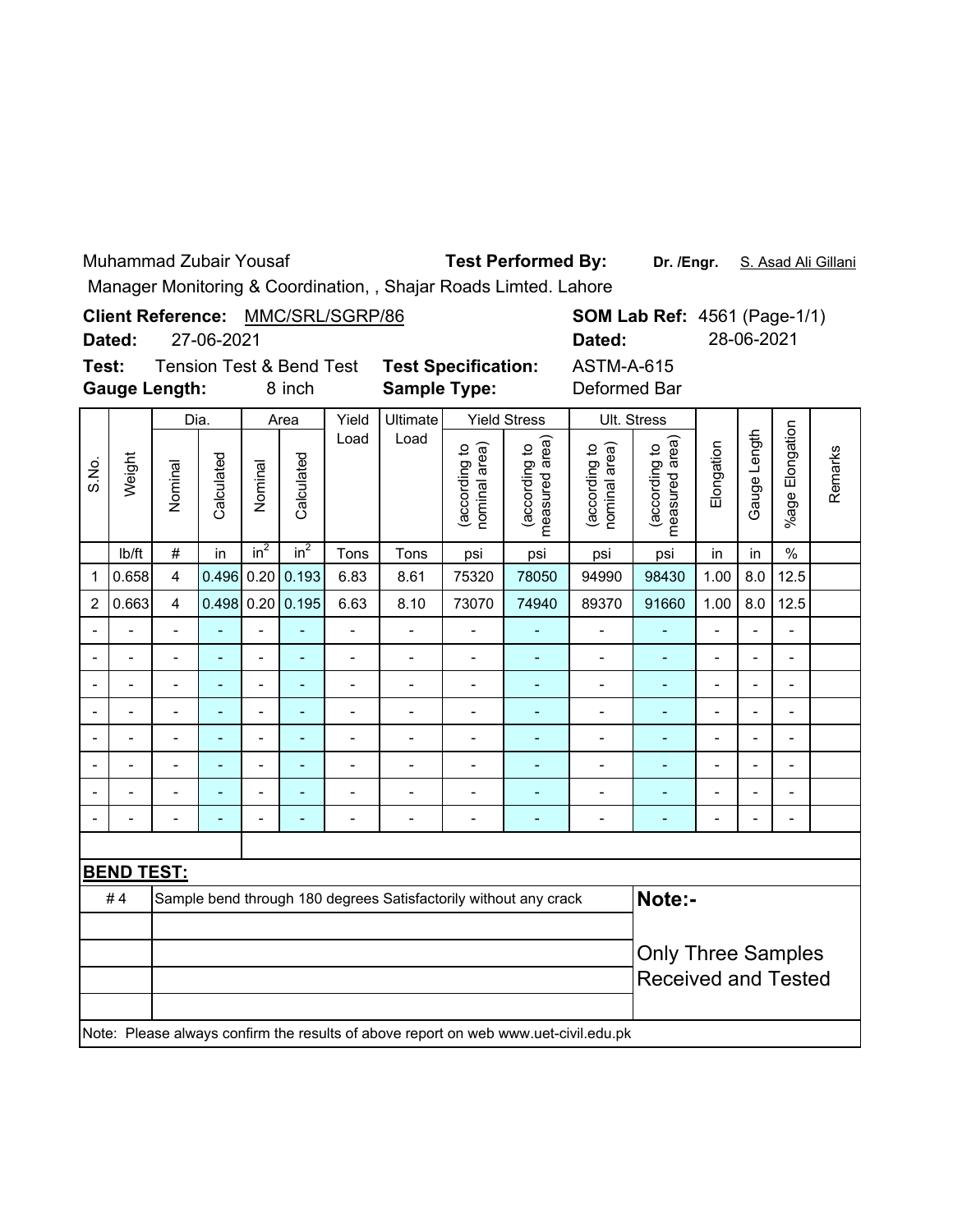Muhammad Shaukat

### **Test Performed By:**

Dr. /Engr. Nauman Khurram

Manager Monitoring & Coordination, , Shajar Roads Limted. Lahore

**SOM Lab Ref: 4932 (Page-1/2) Client Reference:** MMC/SRL/SGRP/125 04-09-2021 **Dated:** 06-09-2021 **Dated:**

| Test: | Tension Test & B     |  |      |
|-------|----------------------|--|------|
|       | <b>Gauge Length:</b> |  | 8 ir |

**Sample Type:** lend Test **Test Specification:** 

8 inch **Sample Type:** Deformed Bar(Batala Premium) ASTM-A-615

|                |                          | Dia.                     |            |                 | Area                     |                | Ult. Stress              |                                |                                                                                     |                                |                                 |                          |                          |                          |         |
|----------------|--------------------------|--------------------------|------------|-----------------|--------------------------|----------------|--------------------------|--------------------------------|-------------------------------------------------------------------------------------|--------------------------------|---------------------------------|--------------------------|--------------------------|--------------------------|---------|
| S.No.          | Weight                   | Nominal                  | Calculated | Nominal         | Calculated               | Load           | Load                     | nominal area)<br>(according to | measured area)<br>(according to                                                     | (according to<br>nominal area) | measured area)<br>(according to | Elongation               | Gauge Length             | %age Elongation          | Remarks |
|                | Ib/ft                    | $\#$                     | in         | in <sup>2</sup> | in <sup>2</sup>          | Tons           | Tons                     | psi                            | psi                                                                                 | psi                            | psi                             | in                       | in                       | $\%$                     |         |
| 1              | 1.033                    | 5                        | 0.622      | 0.31            | 0.304                    | 8.61           | 13.40                    | 61280                          | 62490                                                                               | 95370                          | 97250                           | 1.30                     | 8.0                      | 16.3                     |         |
| $\overline{c}$ | 1.030                    | 5                        | 0.621      | 0.31            | 0.303                    | 8.58           | 13.43                    | 61070                          | 62480                                                                               | 95510                          | 97720                           | 1.40                     | 8.0                      | 17.5                     |         |
|                |                          |                          |            |                 |                          | $\overline{a}$ |                          |                                |                                                                                     |                                |                                 |                          |                          |                          |         |
|                | $\overline{\phantom{a}}$ | $\overline{\phantom{a}}$ | ÷,         | -               | $\overline{\phantom{a}}$ | -              | $\overline{a}$           | $\overline{\phantom{0}}$       | ۰                                                                                   | $\overline{\phantom{0}}$       | ÷,                              | $\overline{a}$           | $\overline{\phantom{a}}$ | $\overline{\phantom{0}}$ |         |
|                |                          | L,                       | ÷          | $\overline{a}$  | $\blacksquare$           | $\overline{a}$ | $\overline{a}$           | $\blacksquare$                 | L,                                                                                  | $\overline{\phantom{0}}$       | ÷,                              | Ē,                       | $\overline{\phantom{a}}$ | $\overline{\phantom{0}}$ |         |
|                |                          | $\blacksquare$           | ÷          | $\overline{a}$  | $\blacksquare$           | -              | $\blacksquare$           | $\overline{\phantom{0}}$       | ÷                                                                                   | $\overline{\phantom{a}}$       | $\overline{\phantom{a}}$        | $\overline{\phantom{a}}$ | L,                       | $\overline{\phantom{0}}$ |         |
|                |                          | Ĭ.                       | L,         | -               | $\blacksquare$           | $\overline{a}$ | $\overline{a}$           | $\blacksquare$                 | ÷                                                                                   | $\overline{a}$                 | ÷                               | ٠                        | Ĭ.                       | $\overline{\phantom{0}}$ |         |
|                |                          | $\blacksquare$           | ä,         | $\overline{a}$  | $\blacksquare$           | $\overline{a}$ | $\overline{a}$           | L,                             | ÷,                                                                                  | $\blacksquare$                 | $\blacksquare$                  | $\overline{\phantom{a}}$ | $\overline{a}$           | L,                       |         |
|                |                          |                          |            | $\overline{a}$  | Ē,                       |                |                          | $\blacksquare$                 |                                                                                     | L,                             |                                 |                          | Ĭ.                       | $\blacksquare$           |         |
|                |                          |                          | ۰          | $\blacksquare$  | $\overline{a}$           | $\blacksquare$ | $\overline{\phantom{a}}$ | $\overline{a}$                 | ÷                                                                                   | $\blacksquare$                 | ۰                               |                          | ÷                        |                          |         |
|                |                          |                          |            |                 |                          |                |                          |                                |                                                                                     |                                |                                 |                          |                          |                          |         |
|                | <b>BEND TEST:</b>        |                          |            |                 |                          |                |                          |                                |                                                                                     |                                |                                 |                          |                          |                          |         |
|                | #5                       |                          |            |                 |                          |                |                          |                                | Sample bend through 180 degrees Satisfactorily without any crack                    |                                | Note:-                          |                          |                          |                          |         |
|                |                          |                          |            |                 |                          |                |                          |                                |                                                                                     |                                |                                 |                          |                          |                          |         |
|                |                          |                          |            |                 |                          |                |                          |                                |                                                                                     |                                | <b>Only Three Samples</b>       |                          |                          |                          |         |
|                |                          |                          |            |                 |                          |                |                          |                                |                                                                                     |                                | <b>Received and Tested</b>      |                          |                          |                          |         |
|                |                          |                          |            |                 |                          |                |                          |                                |                                                                                     |                                |                                 |                          |                          |                          |         |
|                |                          |                          |            |                 |                          |                |                          |                                | Note: Please always confirm the results of above report on web www.uet-civil.edu.pk |                                |                                 |                          |                          |                          |         |
|                |                          |                          |            |                 |                          |                |                          |                                |                                                                                     |                                |                                 |                          |                          |                          |         |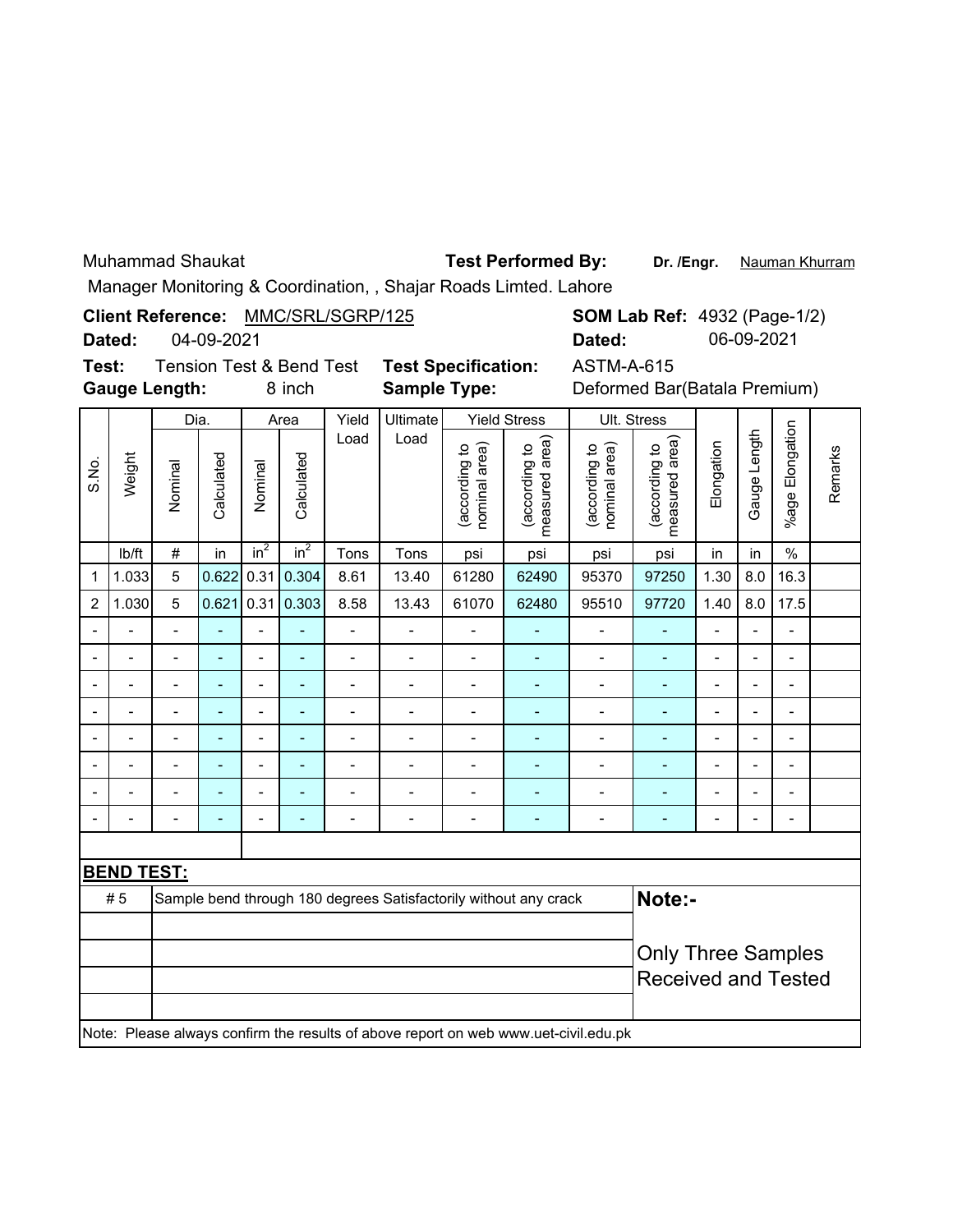Muhammad Shaukat

### **Test Performed By:**

Dr. /Engr. Nauman Khurram

 $\overline{\phantom{0}}$ 

Manager Monitoring & Coordination, , Shajar Roads Limted. Lahore

**Client Reference:** MMC/SRL/SGRP/126 04-09-2021 **Dated:**

|        | <b>SOM Lab Ref: 4932 (Page-2/2)</b> |
|--------|-------------------------------------|
| Dated: | 06-09-2021                          |

**Test: Gauge Length:**

**Sample Type:** Tension Test & Bend Test **Test Specification:**

8 inch **Sample Type:** Deformed Bar(Batala Premium) ASTM-A-615

|                |                   | Dia.           |                |                | Area           | Yield          | Ultimate                   |                                | <b>Yield Stress</b>                                                                 | Ult. Stress                    |                                 |                          |                          |                          |         |
|----------------|-------------------|----------------|----------------|----------------|----------------|----------------|----------------------------|--------------------------------|-------------------------------------------------------------------------------------|--------------------------------|---------------------------------|--------------------------|--------------------------|--------------------------|---------|
| S.No.          | Weight            | Nominal        | Calculated     | Nominal        | Calculated     | Load           | Load                       | nominal area)<br>(according to | measured area)<br>(according to                                                     | (according to<br>nominal area) | measured area)<br>(according to | Elongation               | Gauge Length             | %age Elongation          | Remarks |
|                | Ib/ft             | $\#$           | in             | $in^2$         | $in^2$         | Tons           | Tons                       | psi                            | psi                                                                                 | psi                            | psi                             | in                       | in                       | $\%$                     |         |
| 1              | 2.656             | 8              | 0.997          | 0.79           | 0.781          | 25.10          | 37.56                      | 70070                          | 70870                                                                               | 104870                         | 106080                          | 1.30                     | 8.0                      | 16.3                     |         |
| 2              | 2.660             | 8              | 0.998          | 0.79           | 0.782          | 24.87          | 37.13                      | 69440                          | 70150                                                                               | 103640                         | 104710                          | 1.20                     | 8.0                      | 15.0                     |         |
|                |                   | $\blacksquare$ |                | $\overline{a}$ |                | -              |                            | $\overline{a}$                 |                                                                                     |                                |                                 | $\blacksquare$           | $\overline{a}$           | -                        |         |
| $\blacksquare$ |                   |                | $\overline{a}$ | $\blacksquare$ | $\overline{a}$ | $\overline{a}$ | $\overline{\phantom{a}}$   | $\overline{a}$                 | ۳                                                                                   |                                | L.                              | ۰                        | $\overline{a}$           | ۰                        |         |
|                |                   |                | ÷              | $\overline{a}$ |                | -              | $\blacksquare$             | $\blacksquare$                 | ÷                                                                                   | ٠                              | ٠                               | ٠                        | $\overline{\phantom{0}}$ | $\overline{\phantom{0}}$ |         |
|                |                   | $\blacksquare$ | ÷              | $\blacksquare$ |                | $\overline{a}$ | $\blacksquare$             | $\blacksquare$                 | ÷                                                                                   | L,                             | Ē,                              | ÷                        | $\blacksquare$           | $\overline{\phantom{0}}$ |         |
|                |                   | $\blacksquare$ | $\blacksquare$ | $\overline{a}$ | ÷              | $\overline{a}$ | $\overline{a}$             | $\overline{\phantom{0}}$       | ÷                                                                                   | $\blacksquare$                 | $\blacksquare$                  | $\blacksquare$           | L,                       | $\overline{\phantom{0}}$ |         |
|                | ۰                 | $\overline{a}$ | $\blacksquare$ | $\overline{a}$ | ÷              | -              | $\overline{a}$             | $\overline{\phantom{0}}$       | ٠                                                                                   | $\overline{\phantom{a}}$       | ÷                               | $\overline{\phantom{a}}$ | $\blacksquare$           | $\overline{\phantom{0}}$ |         |
|                | $\blacksquare$    | $\overline{a}$ | $\blacksquare$ | $\blacksquare$ | $\blacksquare$ | -              | $\overline{a}$             | $\overline{a}$                 | ÷,                                                                                  | Ĭ.                             | ٠                               | ۰                        | $\overline{a}$           | $\blacksquare$           |         |
|                | $\overline{a}$    | $\overline{a}$ | $\blacksquare$ | $\overline{a}$ | L,             | -              | $\overline{a}$             | $\overline{\phantom{0}}$       | ٠                                                                                   | $\overline{\phantom{a}}$       | ÷,                              | Ĭ.                       | $\blacksquare$           | $\overline{\phantom{0}}$ |         |
|                |                   |                |                |                |                |                |                            |                                |                                                                                     |                                |                                 |                          |                          |                          |         |
|                | <b>BEND TEST:</b> |                |                |                |                |                |                            |                                |                                                                                     |                                |                                 |                          |                          |                          |         |
|                | #8                |                |                |                |                |                |                            |                                | Sample bend through 180 degrees Satisfactorily without any crack                    |                                | Note:-                          |                          |                          |                          |         |
|                |                   |                |                |                |                |                |                            |                                |                                                                                     |                                |                                 |                          |                          |                          |         |
|                |                   |                |                |                |                |                |                            |                                |                                                                                     |                                | <b>Only Three Samples</b>       |                          |                          |                          |         |
|                |                   |                |                |                |                |                | <b>Received and Tested</b> |                                |                                                                                     |                                |                                 |                          |                          |                          |         |
|                |                   |                |                |                |                |                |                            |                                |                                                                                     |                                |                                 |                          |                          |                          |         |
|                |                   |                |                |                |                |                |                            |                                | Note: Please always confirm the results of above report on web www.uet-civil.edu.pk |                                |                                 |                          |                          |                          |         |
|                |                   |                |                |                |                |                |                            |                                |                                                                                     |                                |                                 |                          |                          |                          |         |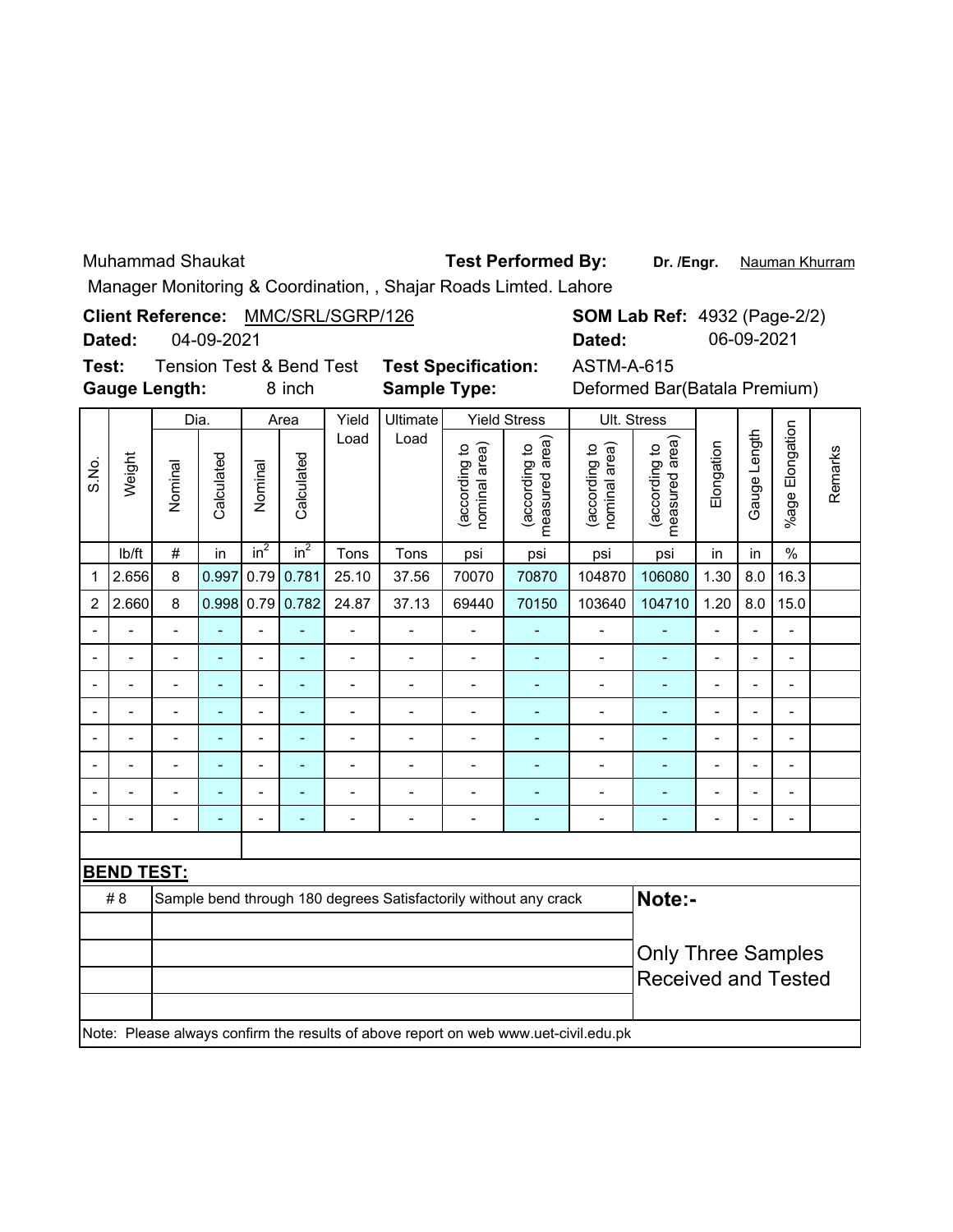# G E (Army) Const LRC Toqeer Afzal

|                | Dated:                                                                 |                      | 04-07-2021          |                |                  |                |                                                                  |                                |                                 | Dated:                                                                              |                                 |                          | 06-09-2021     |                       |         |
|----------------|------------------------------------------------------------------------|----------------------|---------------------|----------------|------------------|----------------|------------------------------------------------------------------|--------------------------------|---------------------------------|-------------------------------------------------------------------------------------|---------------------------------|--------------------------|----------------|-----------------------|---------|
| Test:          |                                                                        | <b>Guage Length:</b> | <b>Tension Test</b> |                | 8 inch           |                | <b>Sample Type:</b>                                              | <b>Test Specification:</b>     |                                 | <b>ASTM-A-615</b><br>Deformed Bar                                                   |                                 |                          |                |                       |         |
|                |                                                                        |                      | Dia.                |                | Area             | Yield          | Ultimate                                                         |                                | <b>Yield Stress</b>             |                                                                                     | Ult. Stress                     |                          |                |                       |         |
| S.No.          | Weight                                                                 | Nominal              | Calculated          | Nominal        | Calculated       | Load           | Load                                                             | (according to<br>nominal area) | measured area)<br>(according to | nominal area)<br>(according to                                                      | measured area)<br>(according to | Elongation               | Gauge Length   | Elongation<br>$%$ age | Remarks |
|                | lb/ft                                                                  | $\#$                 | in                  | $in^2$         | in <sup>2</sup>  | Tons           | Tons                                                             | psi                            | psi                             | psi                                                                                 | psi                             | in                       | in             | $\frac{0}{0}$         |         |
| $\mathbf 1$    | 1.508                                                                  | 6                    | 0.751               | 0.44           | 0.443            | 13.81          | 19.24                                                            | 69240                          | 68770                           | 96420                                                                               | 95760                           | 1.40                     | 8.0            | 17.5                  |         |
| $\overline{2}$ | 1.496                                                                  | 6                    | 0.748               | 0.44           | 0.440            | 13.68          | 19.22                                                            | 68570                          | 68570                           | 96320                                                                               | 96320                           | 1.20                     | 8.0            | 15.0                  |         |
| 3              | 1.070                                                                  | 5                    | 0.632               |                | 0.31   0.314     | 10.42          | 13.68                                                            | 74120                          | 73180                           | 97330                                                                               | 96090                           | 1.30                     | 8.0            | 16.3                  |         |
| $\overline{4}$ | 0.589                                                                  | $\overline{4}$       | 0.469               |                | 0.20   0.173     | 6.60           | 7.59                                                             | 72730                          | 84080                           | 83750                                                                               | 96820                           | 0.90                     | 8.0            | 11.3                  |         |
| 5              | 0.585                                                                  | $\overline{4}$       |                     |                | 0.468 0.20 0.172 | 6.75           | 7.70                                                             | 74420                          | 84870                           | 98690                                                                               | 0.90                            | 8.0                      | 11.3           |                       |         |
|                |                                                                        |                      |                     |                |                  | $\overline{a}$ | $\blacksquare$                                                   |                                |                                 | $\overline{a}$                                                                      | ÷,                              | $\overline{a}$           |                |                       |         |
|                | $\blacksquare$                                                         |                      | ÷                   | $\blacksquare$ | ٠                | -              | $\blacksquare$                                                   | $\blacksquare$                 | ÷,                              | $\overline{\phantom{0}}$                                                            | ÷,                              | $\overline{\phantom{0}}$ | L,             | $\overline{a}$        |         |
|                | $\overline{a}$                                                         | $\blacksquare$       |                     | $\overline{a}$ |                  | $\overline{a}$ | $\overline{a}$                                                   | $\overline{a}$                 | $\overline{\phantom{a}}$        | $\overline{a}$                                                                      | $\overline{\phantom{a}}$        | $\overline{a}$           | $\overline{a}$ | $\overline{a}$        |         |
|                |                                                                        |                      |                     |                |                  |                |                                                                  |                                |                                 | -                                                                                   |                                 |                          |                | $\blacksquare$        |         |
|                |                                                                        |                      |                     |                |                  |                |                                                                  |                                |                                 |                                                                                     |                                 |                          |                |                       |         |
|                |                                                                        |                      |                     |                |                  |                |                                                                  |                                |                                 |                                                                                     |                                 |                          |                |                       |         |
|                | <b>BEND TEST:</b>                                                      |                      |                     |                |                  |                |                                                                  |                                |                                 |                                                                                     |                                 |                          |                |                       |         |
|                | #6                                                                     |                      |                     |                |                  |                | Sample bend through 180 degrees Satisfactorily without any crack |                                |                                 |                                                                                     | Note:-                          |                          |                |                       |         |
|                | #5<br>Sample bend through 180 degrees Satisfactorily without any crack |                      |                     |                |                  |                |                                                                  |                                |                                 |                                                                                     |                                 |                          |                |                       |         |
|                | #4                                                                     |                      |                     |                |                  |                | Sample bend through 180 degrees Satisfactorily without any crack |                                |                                 |                                                                                     | <b>Only Eight Samples</b>       |                          |                |                       |         |
|                |                                                                        |                      |                     |                |                  |                |                                                                  |                                |                                 |                                                                                     | <b>Received and Tested</b>      |                          |                |                       |         |
|                |                                                                        |                      |                     |                |                  |                |                                                                  |                                |                                 | Note: Please always confirm the results of above report on web www.uet-civil.edu.pk |                                 |                          |                |                       |         |

**Dr. /Engr.** S. Asad Ali Gillani **Test Performed By:**

Client Reference: 754/69/E-6

**Dated:**

**SOM Lab Ref:** 4933(Page-1/1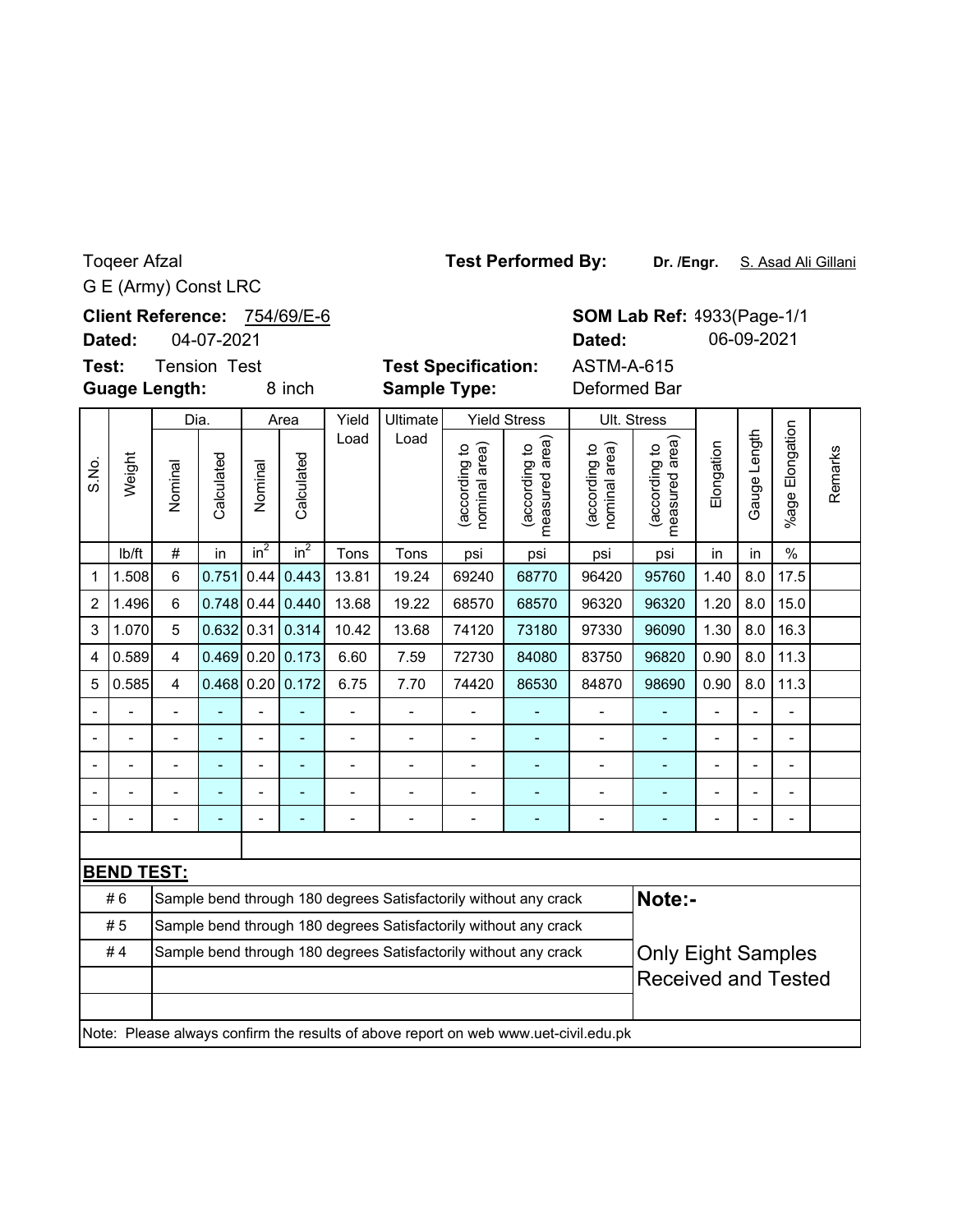Project Manager

**Test Performed By:**

Dr. /Engr. Nauman Khurram

Green View Executive Apartments DHA Phase V, Lahore

**Client Reference:** nil

06-09-2021 **Dated:**

**Test: Guage Length:**

8 inch

**Sample Type:** Deformed Bar

Tension Test & Bend Test **Test Specification:** ASTM-A-615

|             |                   | Dia.                   |                |                | Area                         | Yield          | Ultimate       |                                | <b>Yield Stress</b>            |                                                                                     | Ult. Stress                     |            |                          |                          |         |
|-------------|-------------------|------------------------|----------------|----------------|------------------------------|----------------|----------------|--------------------------------|--------------------------------|-------------------------------------------------------------------------------------|---------------------------------|------------|--------------------------|--------------------------|---------|
| S.No.       | Weight            | Nominal                | Calculated     | Nominal        | Calculated                   | Load           | Load           | (according to<br>nominal area) | measured area)<br>according to | (according to<br>nominal area)                                                      | measured area)<br>(according to | Elongation | Gauge Length             | Elongation<br>%age F     | Remarks |
|             | lb/ft             | $\#$                   | in             | $in^2$         | $in^2$                       | Tons           | Tons           | psi                            | psi                            | psi                                                                                 | psi                             | in         | in                       | $\frac{0}{0}$            |         |
| $\mathbf 1$ | 2.677             | 8                      | 1.001          | 0.79           | 0.787                        | 25.25          | 31.52          | 70490                          | 70760                          | 87990                                                                               | 88330                           | 1.60       | 8.0                      | 20.0                     |         |
| 2           | 2.666             | 8                      | $0.998$ 0.79   |                | 0.783                        | 24.74          | 31.06          | 69070                          | 69690                          | 86710                                                                               | 87490                           | 1.60       | 8.0                      | 20.0                     |         |
| 3           | 1.591             | 6                      | 0.772          | 0.44           | 0.468                        | 20.10          | 23.67          | 100760                         | 94730                          | 118640                                                                              | 111540                          | 1.00       | 8.0                      | 12.5                     |         |
| 4           | 1.596             | $6\phantom{1}$         | 0.773          | 0.44           | 0.469                        | 19.54          | 23.29          | 97950                          | 91890                          | 116750                                                                              | 109530                          | 1.10       | 8.0                      | 13.8                     |         |
| 5           | 0.667             | $\overline{4}$         |                |                | $0.500$ 0.20 0.196           | 6.52           | 8.36           | 71940                          | 73410                          | 92180                                                                               | 94060                           | 1.20       | 8.0                      | 15.0                     |         |
| 6           | 0.676             | 4                      |                |                | $0.503$ 0.20 0.199           | 6.49           | 8.33           | 71610                          | 71970                          | 91840                                                                               | 92300                           | 1.00       | 8.0                      | 12.5                     |         |
|             |                   |                        |                |                |                              |                |                |                                |                                |                                                                                     |                                 |            |                          |                          |         |
|             |                   | $\blacksquare$         | ÷              | -              | $\qquad \qquad \blacksquare$ | $\blacksquare$ | $\blacksquare$ | ٠                              |                                | $\blacksquare$                                                                      | ٠                               | -          | $\overline{\phantom{m}}$ | $\overline{\phantom{a}}$ |         |
|             |                   | $\blacksquare$         | $\overline{a}$ | $\overline{a}$ | $\qquad \qquad \blacksquare$ | $\overline{a}$ |                | $\overline{a}$                 |                                |                                                                                     |                                 | -          | $\overline{\phantom{a}}$ | Ξ.                       |         |
|             |                   |                        |                | $\overline{a}$ | $\overline{\phantom{a}}$     | $\blacksquare$ | $\overline{a}$ | $\overline{\phantom{a}}$       | $\overline{\phantom{0}}$       | $\blacksquare$                                                                      | ÷                               | -          | $\blacksquare$           | $\overline{\phantom{a}}$ |         |
|             |                   |                        |                |                |                              |                |                |                                |                                |                                                                                     |                                 |            |                          |                          |         |
|             | <b>BEND TEST:</b> |                        |                |                |                              |                |                |                                |                                |                                                                                     |                                 |            |                          |                          |         |
|             | --                | No Bend test performed |                |                |                              |                |                |                                |                                |                                                                                     | Note:-                          |            |                          |                          |         |
|             |                   |                        |                |                |                              |                |                |                                |                                |                                                                                     |                                 |            |                          |                          |         |
|             |                   |                        |                |                |                              |                |                |                                |                                |                                                                                     | <b>Only Nine Samples</b>        |            |                          |                          |         |
|             |                   |                        |                |                |                              |                |                | <b>Received and Tested</b>     |                                |                                                                                     |                                 |            |                          |                          |         |
|             |                   |                        |                |                |                              |                |                |                                |                                |                                                                                     |                                 |            |                          |                          |         |
|             |                   |                        |                |                |                              |                |                |                                |                                | Note: Please always confirm the results of above report on web www.uet-civil.edu.pk |                                 |            |                          |                          |         |

**SOM Lab Ref:** 4934(Page-1/1 **Dated:** 06-09-2021